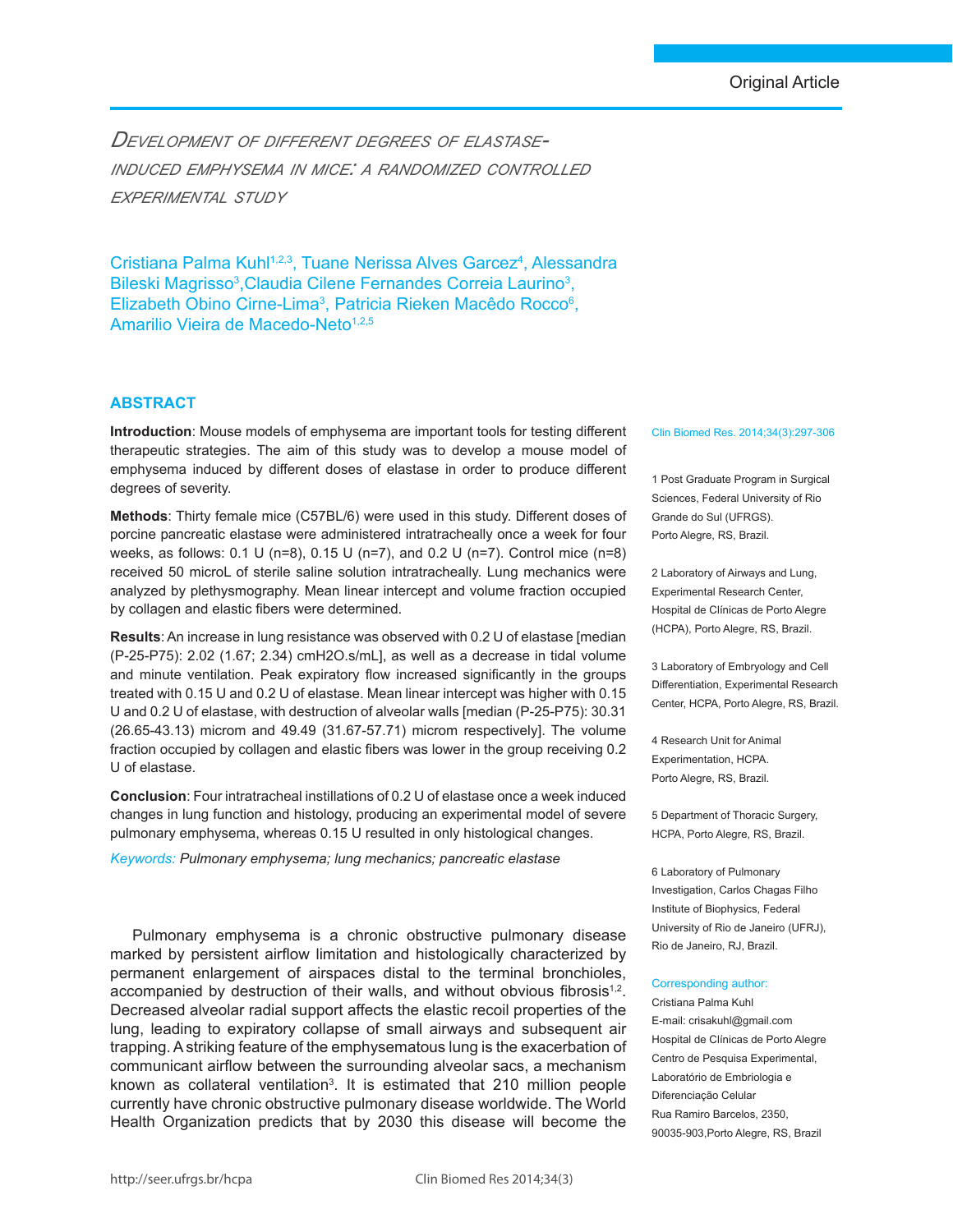third leading cause of death in the world, with an increase in health care costs in industrialized and developing countries<sup>1,2,4</sup>.

So far, there has been no effective therapy able to mitigate morphological damage, improving lung function and symptoms. Smoking cessation and pulmonary rehabilitation programs can be of some benefit; however, most patients in advanced stages of the disease have dyspnea with minimal effort and poor quality of life<sup>2,5-8</sup>. Experimental models have been developed in an attempt to enhance our understanding of the pathophysiology of emphysema and to test new therapies, including genetic models and experimental emphysema induced by smoke exposure or enzymes such as papain and elastase<sup>9</sup>. The use of multiple doses of elastase has the ability to rapidly induce panacinar emphysema<sup>10</sup>, but high doses of elastase have been associated with increased mortality in mice<sup>10,11</sup>. Moreover, response to different treatments depends on the degree of emphysema<sup>2</sup>.

The aim of this study was to develop a mouse model of emphysema induced by different doses of elastase in order to produce different degrees of disease severity.

# **Methods**

This study was approved by the Research Ethics Committee of the Hospital de Clínicas de Porto Alegre under protocol number 13-0086. All animals received humane care in compliance with Brazilian Law No. 11.794/2008, the Brazilian Guidelines for the Care and Use of Laboratory Animals, the Guidelines for the Euthanasia of Animals, and the Guide for the Care and Use of Laboratory Animals prepared by the U.S. National Academy of Sciences. The experiments were carried out in the Experimental Animal Unit of the Experimental Research Center of Hospital de Clínicas de Porto Alegre.

Thirty-one two-month old female C57BL/6 mice weighing between 17 and 20 g were used in this study. Animals were anesthetized with isoflurane (5% for induction and 2% for maintenance) and received 10 mg/kg of tramadol intraperitoneally. With the mouse in the supine position, the trachea was accessed through a longitudinal incision in the midline of the neck, and the anterior aspect was exposed. The middle third of the cervical trachea was punctured with an insulin syringe-needle for infusion of saline or diluted elastase. The skin incision was closed with 5-0 nylon suture. While

the mouse was still under sedation, positioning maneuvers were performed for better distribution of elastase in the lungs.

The mice were randomly divided into the following groups: control (C) and elastase (E10, E15, E20). In the C group (n=8), sterile saline solution (0.9% NaCI; 50 µL) was instilled intratracheally (i.t.). In E groups, three different doses of porcine pancreatic elastase (Sigma-Aldrich, St. Louis, MO, USA) were diluted with 50 µL of 0.9% NaCl and instilled i.t., as follows: E10 (n=8): 0.1 U of elastase; E15 (n=7): 0.15 U of elastase; and E20 (n=8): 0.2 U of elastase. Each mouse received one infusion per week for four weeks.

One week after the fourth i.t. instillation, mice were anesthetized with ketamine (100 mg/kg) and xylazine (10 mg/kg), intraperitoneally. Lung mechanics were analyzed by plethysmography using the FinePointe™ Series Resistance and Compliance system (Buxco, Wilmington, NC, USA). The system was calibrated for a maximum volume of 0.25 mL and air pressure of 40 cmH2O. Tracheotomy was performed and a cannula inserted into the trachea. Mice were then mechanically ventilated in volume-controlled mode with a respiratory rate of 140 breaths per minute (bpm) and a positive end-expiratory pressure (PEEP) of 2 cmH2O. Airway measurements were recorded over a 3-minute period after a 5-minute acclimation period followed by saline nebulization.

At the end of the experiment, mice were euthanized with an overdose of the same anesthetic mixture. The lungs were inflated and the trachea was clamped at end-expiration. The right lung was removed and fixed in 10% formalin for histological analysis. The left lung was immediately cryopreserved in liquid nitrogen and stored at -80°C for further analysis.

Three-μm-thick slices were cut from the peripheral part of the right lung and analyzed for (a) alveolar diameter, (b) volume fraction occupied by collagen fibers, and (c) volume fraction occupied by elastic fibers.

To determine alveolar diameter, sections were stained with hematoxylin and eosin. An optical microscope with a high-resolution camera (Axioplan, Zeiss, Thornwood, NY, USA) was used for morphometric analysis, and digital images were obtained. Overlay images with the reticulum were obtained using the ImageJ software (National Institutes of Health, Bethesda, MD, USA). The reticulum contained a reference system with 100 points and 50 line segments arranged in parallel.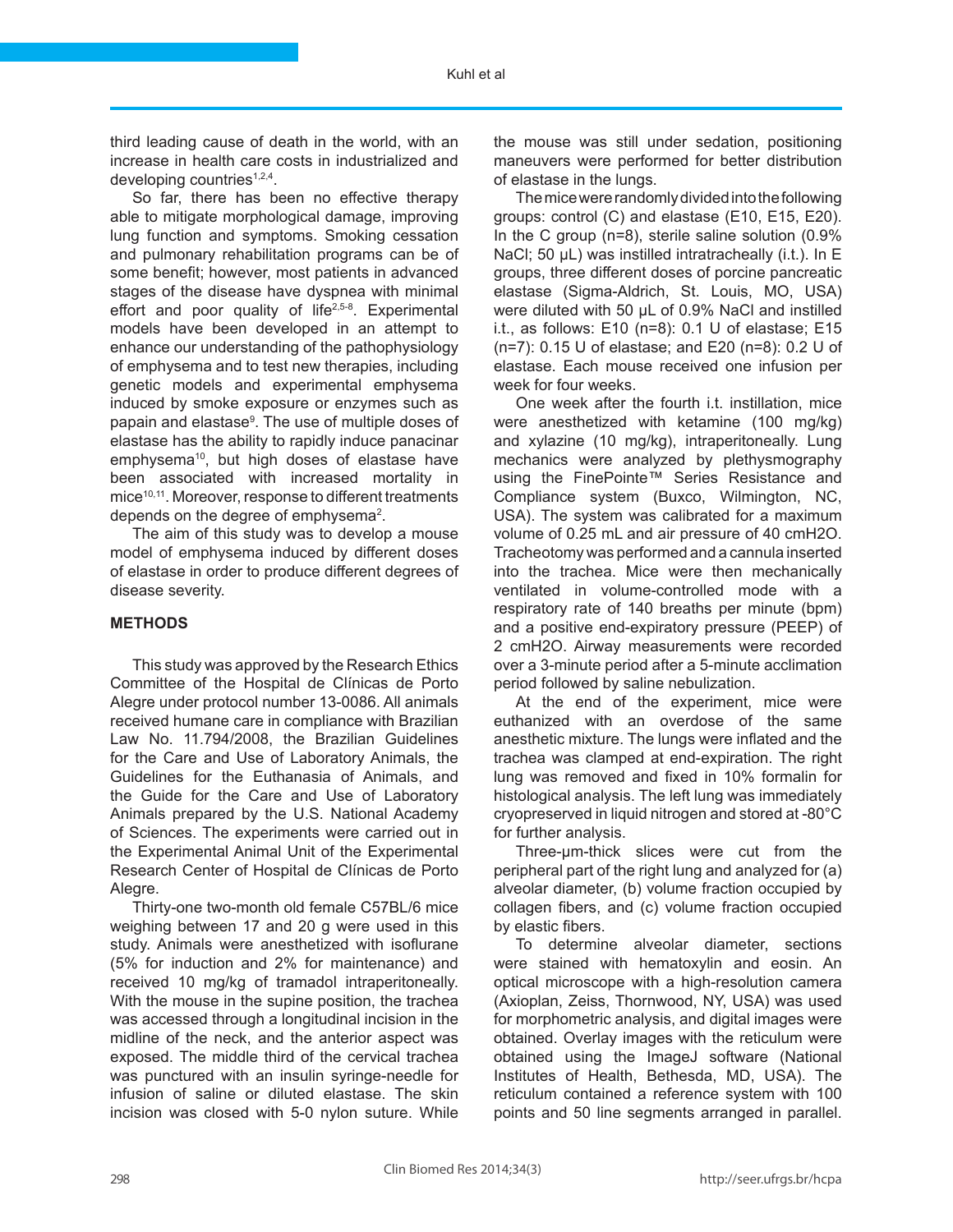Subsequent quantitative analysis was performed by the point-counting technique<sup>12</sup>.

For mean linear intercept (Lm) determination, the number of alveolar intercepts was counted across 20 random fields per slide at 400x magnification, where  $\text{Lm} = \Sigma$  length of the line segments (1250 μm) / number of intercepts. Collagen (Sirius Red) and elastic fibers (Orcein dye) were quantified in the alveolar septa across 10 random fields per slide at 400x magnification using the ImageJ software. The results were expressed as a percentage of the amount of collagen and elastic fibers per area (%).

Because the data were nonparametric, they were analyzed using the Kruskal-Wallis test followed by Dunn's test. Nonparametric data were and expressed as median and interquartile range (25th-75th percentile). All tests were performed using the Statistical Package for the Social Sciences (SPSS) version 20.0. The significance level was set at p<0.05.

# **Results**

No mice died during anesthesia or surgical procedures. One mouse in the E20 group was excluded due to the development of pneumonia.

Thus, a total of 30 mice were available for analysis, eight in the C group, eight in E10, seven in E15, and seven in E20.

Lm increased with higher doses of elastase (figure 1). Lm was higher in E15 and E20 groups when compared to control values (p=0.028 and p=0.001, respectively). There was no significant difference between controls and E10 mice. Lm was higher in the E20 group than in E10 group (p=0.017) (figure 2).

The volume fraction of elastic fibers reduced significantly in the E20 group compared to all other groups (p=0.020). There was a significant difference between E20 and E10 groups (p=0.026) (figure 3). The volume fraction of collagen fibers also decreased in E15 and E20 groups compared to the C group (p<0.0001 and p<0.0001, respectively) (figure 4).

Lung resistance (R) was higher in the E20 group than in the E10 group (p=0.008) (figure 5). No differences were observed in dynamic lung compliance (Cdyn) (figure 6). Tidal volume (TV; p=0.021), minute ventilation (MV; p=0.013) and peak expiratory flow (PEF; p=0.000) showed a greater decrease in the E20 group compared to all other groups (figures 7 and 8).



Figure 1: Lung parenchyma in an elastase-induced mouse model of emphysema Micrographs showing samples stained with hematoxylin and eosin one week after the last instillation of elastase or saline, which were administrated once a week for four weeks; original magnification x200.

A – normal lung architecture in the control group; B – discrete alveolar enlargement in animals treated with 0.1 U of elastase; C – moderate bronchiolar changes in animals treated with 0.15 U of elastase; D – severe alveolar destruction in animals treated with 0.2 U of elastase. Arrows show areas of emphysema.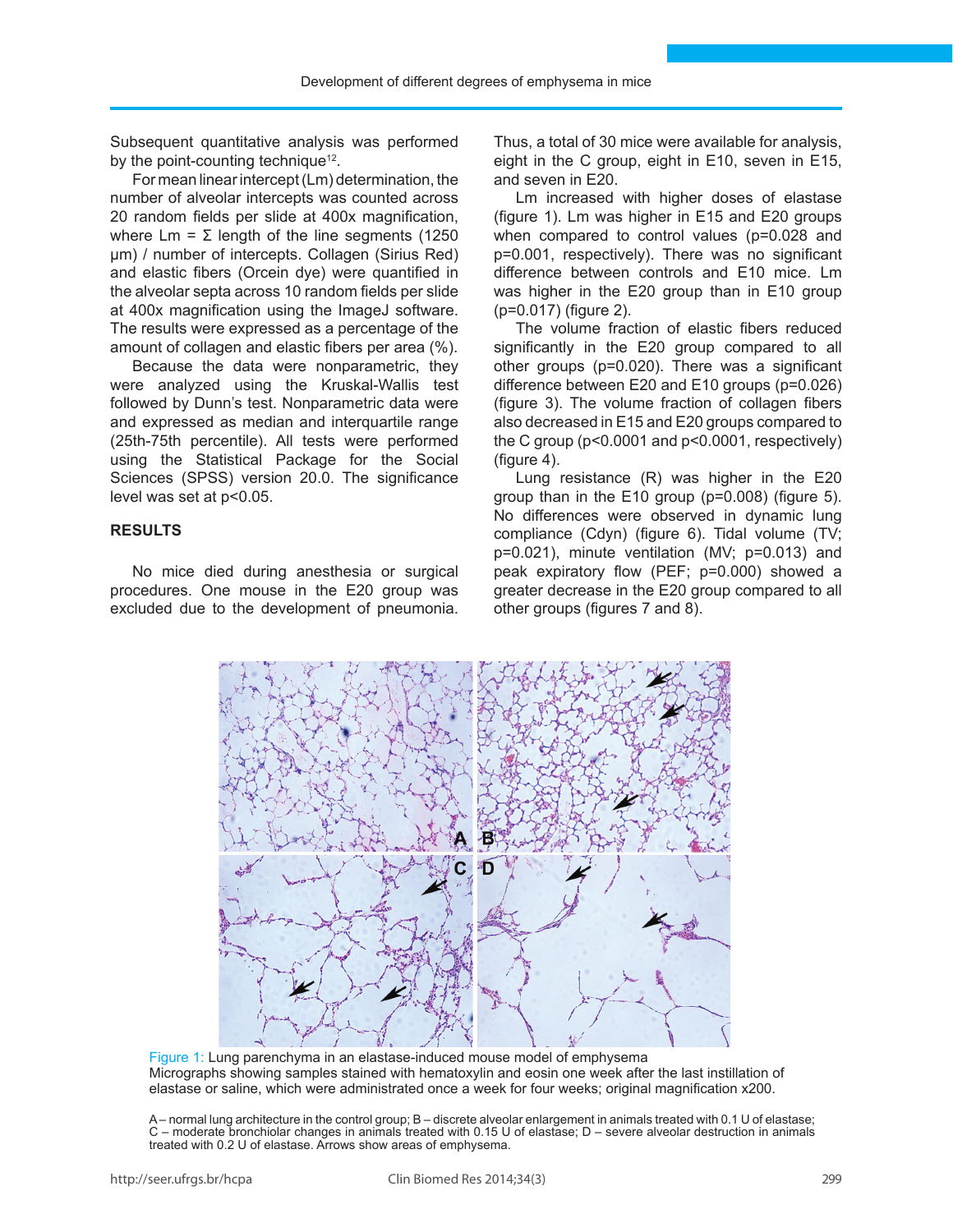Kuhl et al





Values are the median of 7-8 animals (25th-75th percentile). Statistically significant difference between: \*C versus E20 (p=0.001); \*\*C versus E15 (p=0.028); \*\*\*E10 versus E20 (p=0.017). C – control group; E10 – 0.1 U of elastase once a week for four weeks; E15 – 0.15 U of elastase once a week for four weeks; E20 – 0.2 U of elastase once a week for four weeks.



Figure 3: Volume fraction of the lung occupied by elastic fibers.

Values are the median of 7-8 animals (25th-75th percentile). Statistically significant difference between: \*E10 versus E20 (p=0.026). C – control group; E10 – 0.1 U of elastase once a week for four weeks; E15 – 0.15 U of elastase once a week for four weeks; E20 – 0.2 U of elastase once a week for four weeks. ο = outlier values.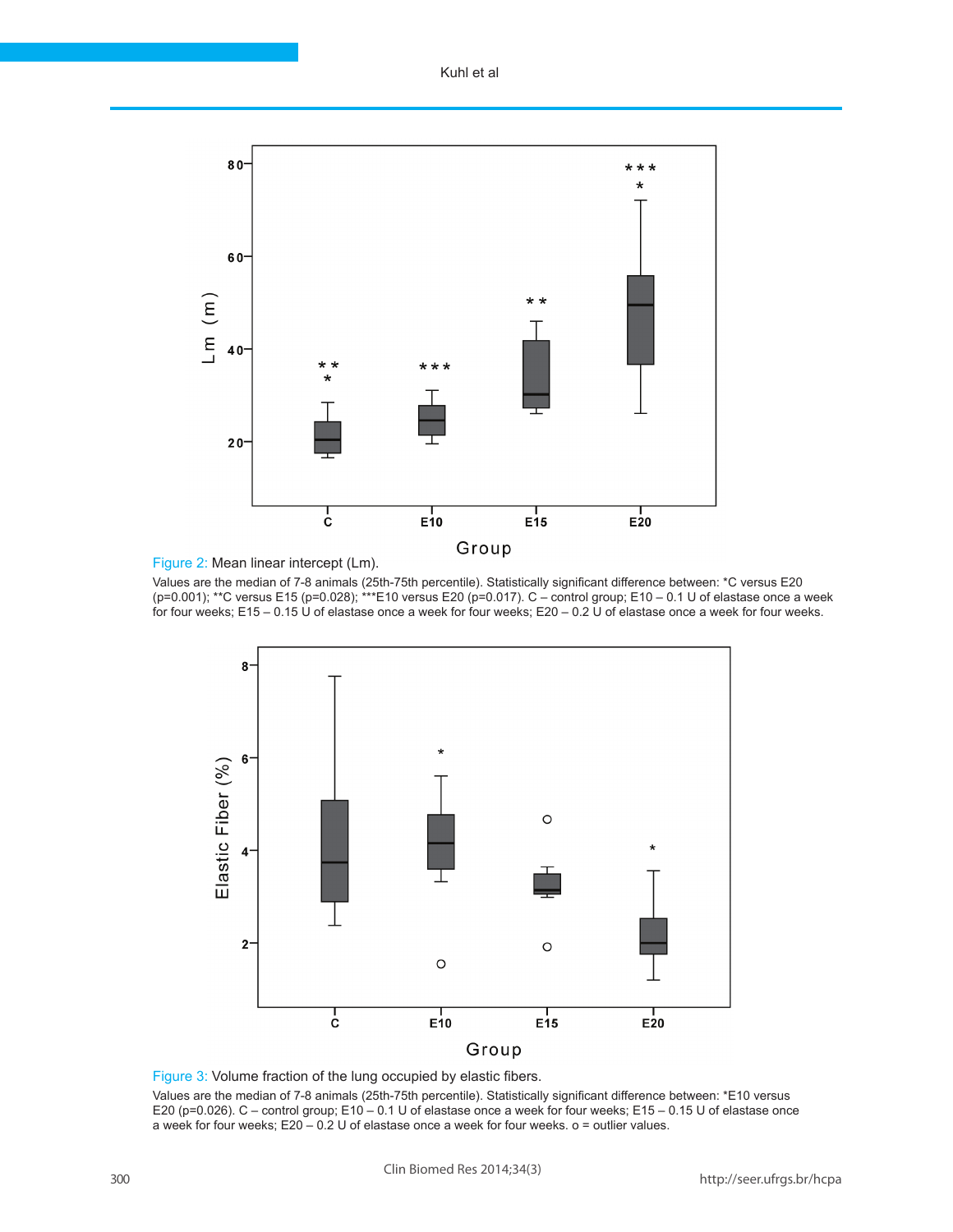

Figure 4: Volume fraction of the lung occupied by collagen fibers.

Values are the median of 7-8 animals (25th-75th percentile). Statistically significant difference between: \*C versus E20 (p<0.0001); \*\*C versus E15 (p<0.0001). C – control group; E10 – 0.1 U of elastase once a week for four weeks; E15 – 0.15 U of elastase once a week for four weeks; E20 – 0.2 U of elastase once a week for four weeks.



### Figure 5: Lung resistance (R).

Values are the median of 7-8 animals (25th-75th percentile). Statistically significant difference between: \*E10 versus E20 (p=0.006). C – control group; E10 – 0.1 U of elastase once a week for four weeks; E15 – 0.15 U of elastase once a week for four weeks; E20 – 0.2 U of elastase once a week for four weeks. ο = outlier values..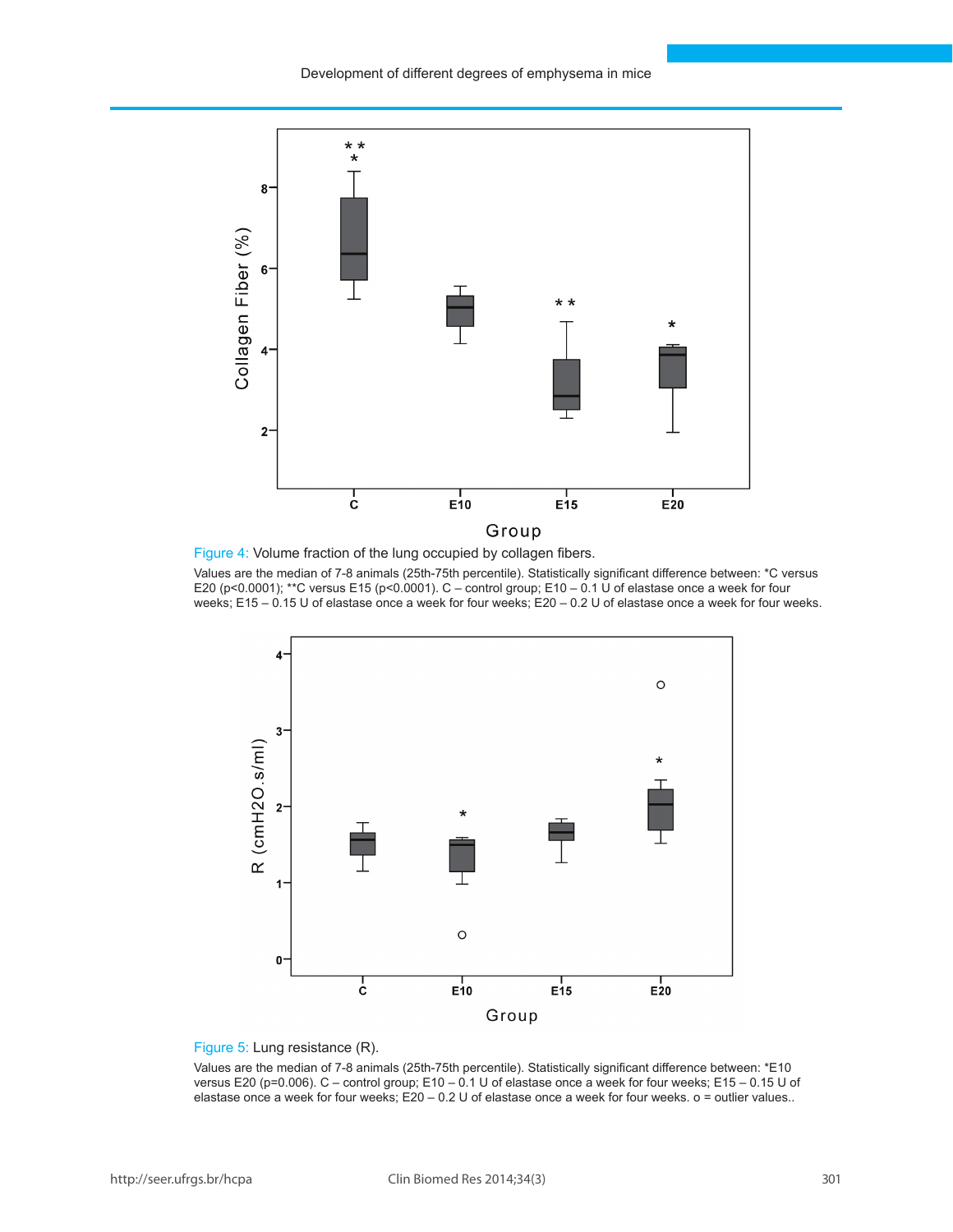Kuhl et al



Values are the median of 7-8 animals (25th-75th percentile). No statistically significant difference between groups was detected. C – control group; E10 – 0.1 U of elastase once a week for four weeks; E15 – 0.15 U of elastase once a week for four weeks; E20 – 0.2 U of elastase once a week for four weeks. ο = outlier values.





Values are the median of 7-8 animals (25th-75th percentile). A – tidal volume (TV). Statistically significant difference between: \*E10 versus E20 (p=0.041). B – minute ventilation (MV). Statistically significant difference between: \*E10 versus E20 (p=0.024). C – control group; E10 – 0.1 U of elastase once a week for four weeks; E15 – 0.15 U of elastase once a week for four weeks; E20 – 0.2 U of elastase once a week for four weeks. ο = outlier values.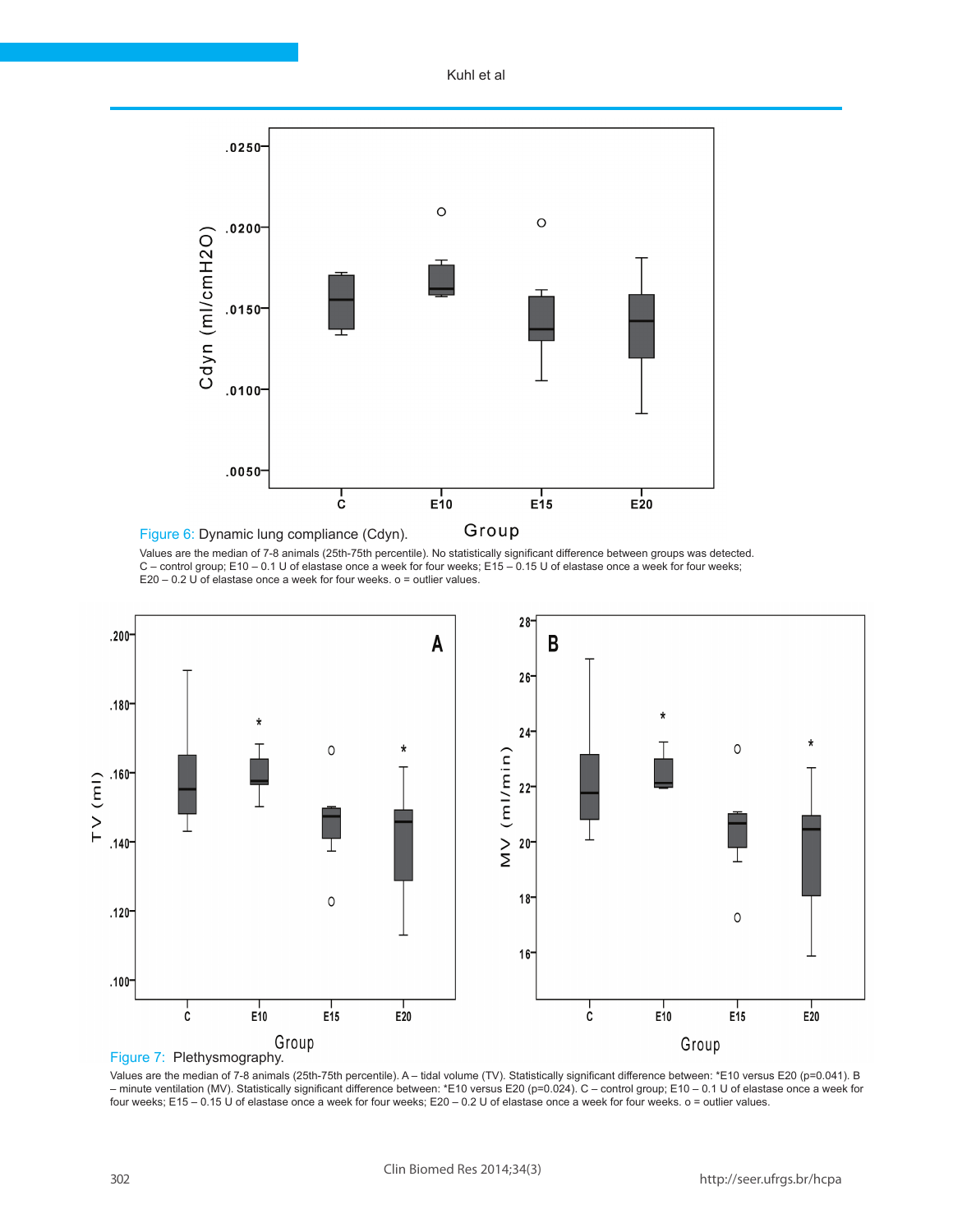

Figure 8: Peak expiratory flow (PEF).

Values are the median of 7-8 animals (25th-75th percentile). Statistically significant difference between: \*C versus E20 (p<0.0001); \*\*C versus E15 (p=0.032); \*\*\*E10 versus E20 (p=0.001). C – control group; E10 – 0.1 U of elastase once a week for four weeks; E15 – 0.15 U of elastase once a week for four weeks; E20 – 0.2 U of elastase once a week for four weeks. ο = outlier values.

# **Discussion**

In the present study, we developed models of different degrees of emphysema induced by different doses of elastase in mice. For this purpose, lung mechanics and histology were analyzed. The highest dose (0.2 U) resulted in changes in lung mechanics associated with elastolysis and alveolar hyperinflation. An elastase dose of 0.15 U resulted in histological changes, but with no significant changes in lung mechanics. The lowest dose (0.1 U) led to no significant morphofunctional changes.

Induction of emphysema with multiple doses of elastase has some advantages over a singledose model, such as increased Lm, a pattern of damage similar to that of progressive emphysema in humans, and systemic changes<sup>10,11,13</sup>. The doses of elastase used in our study were selected based on a previous study by Cruz et al., who reported morphological changes in the lung parenchyma, with increased Lm and collagen fiber content and a decreased amount of elastic fibers in the alveolar septa, using  $0.1$  U of elastase<sup>14</sup>. In our study, however, no statistical difference was

observed in these parameters when an elastase dose of 0.1 U was used. Luthje et al. used an elastase dose of 3.3 U/100g (0.66 U per mouse) administered once a week for five weeks. The mice developed emphysema with a higher Lm (260.7 μm) than controls (24.7 µm), but also with a higher mortality rate due to pneumothorax and pulmonary hemorrhage  $(30\%)^{11}$ . In our study, mean Lm was  $47.5 \pm 15.8$  µm in the E20 group and no deaths were observed, demonstrating the safety of our model.

We observed that an increased dose of elastase was able to produce emphysema with a reduction in the volume fraction occupied by collagen fibers in the alveolar septa. The remodeling phase of healing involves collagen deposit and begins approximately eight days after injury. Initially, type III collagen fibers are synthesized, followed by type I collagen fibers (more mature and resistant collagen)<sup>15</sup>. Hamakawa et al., in an elastase-induced mouse model of emphysema, reported that the ratio of type III to type I collagen decreased in the early phase (two days after treatment with elastase) and then gradually returned to control values (21 days after elastase administration)<sup>16</sup>. Thus, the reduction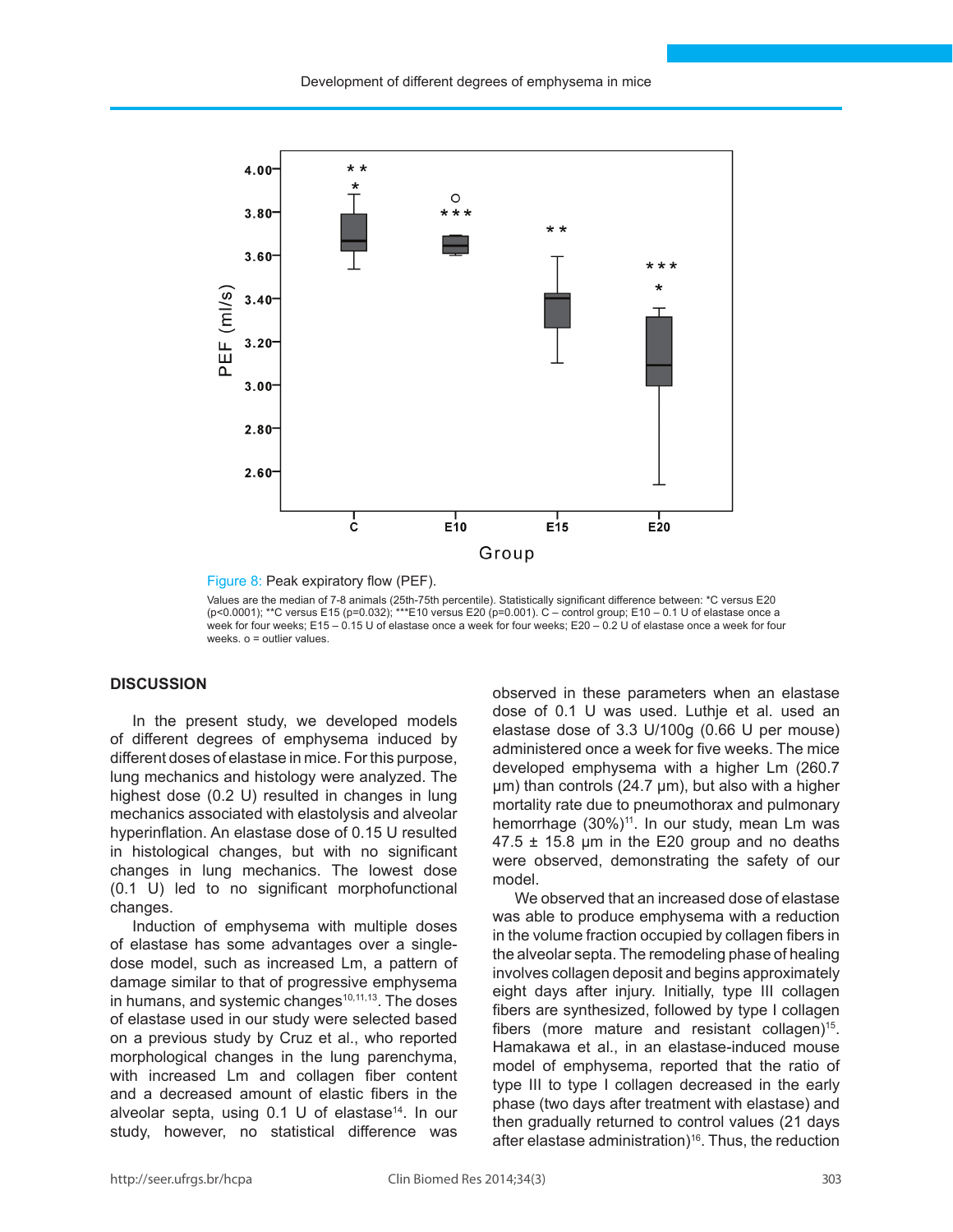in collagen fiber content seven days after the last instillation in our study is in accordance with that described by Hamakawa et al.<sup>16</sup>. However, other studies have reported an increased amount of collagen content in experimental emphysema due to the inflammatory process $17-19$ . These differences among studies may be attributed to the time points used for analysis, as most studies have evaluated collagen fiber content at least 14 days after disease induction<sup>17-19</sup>.

Elastic fiber content also reduced one week after the last i.t. instillation of elastase in our study, which may be attributed to the release of metalloprotease<sup>16,20</sup>. Since there was no sufficient time for lung remodeling, we believe that loss of elastin led to enlargement of alveolar spaces, supporting the hypothesis that elastolysis promotes the development of emphysema. Furthermore, Kononov et al. showed that the elastin-collagen network exhibited deformation and distortion during stretching<sup>21</sup>. Therefore, in addition to a reduction in collagen and elastic fibers, the efficiency of these fibers may be compromised, resulting in changes in lung mechanics $22$ .

In this study, R increased in mice receiving the highest dose of elastase (0.2 U). This mechanical change may be attributed to the decrease in collagen and elastic content, leading to loss of airway tethering, which may limit airway expansion. Furthermore, we observed a reduction in TV, MV, and PEF. R is inversely proportional to airflow<sup>23</sup>; therefore, since R was higher, TV, VM and PEF were consequently lower in the group with greater enlargement of alveolar spaces. In humans, R values may remain unaltered due to compensation resulting from hyperinflation, but this did not occur in the E20 group. However, similarly to what occurs in human emphysema, there was great involvement of the peripheral component<sup>23</sup>. Ingenito et al. reported the same pattern of R in sheep treated with papain, suggesting an underlying airway obstruction $24$ . No other studies using mice and whole-body plethysmography have reported increased R. Some studies have employed other evaluation methods that use muscle paralysis as an adjunct to anesthesia, mainly influencing the assessment of airway resistance<sup>25-27</sup>. Ito et al. showed decreased R values with increasing PEEP (higher than 6  $cmH2O$ ), but this was not significant<sup>19</sup>. In our study, we used a PEEP level only sufficient to maintain functional residual capacity, thus contributing to evaluate solely the effects of emphysema.

In the present study, no differences were observed in Cdyn values when compared to those of controls. It is known that Cdyn is strongly related to elastic tissue (especially collagen fibers)<sup>19,28</sup>. There was no increase in the volume fraction occupied by collagen fibers in this study. Thus, the stable behavior of Cdyn may be associated with the absence of an increasing amount of collagen fibers as well as with a balance between areas of hyperinflation and collapse.

Perez-Padilla et al., using data from large population studies, tested whether prebronchodilator PEF could identify spirometrically confirmed post-bronchodilator airflow obstruction. Since patients with higher risk for chronic obstructive pulmonary disease had lower PEF, the authors pointed out the usefulness of PEF measurement as an indicator of mortality risk in hospitalized patients, in the emergency room screening of exacerbations, and for home assessment of patients<sup>29</sup>. In our study, PEF had a significant decrease proportional to the increase in the elastase dose, closely resembling the behavior of pulmonary emphysema in humans.

The present study has some limitations: (1) all analyses were performed one week after the last instillation, and therefore there was insufficient time for increase in collagen content and elastogenesis, and (2) inflammation was not evaluated as to whether it correlated with lung function and remodeling.

In conclusion, four i.t. instillations of 0.2 U of elastase once a week produced an effective and safe experimental model of severe pulmonary emphysema characterized by changes in lung mechanics and histology and elastolysis. Additionally, an elastase dose of 0.15 U induced a model of emphysema characterized by only histological changes. We believe that this study can serve as a platform for future research in the field of therapy targeting different degrees of pulmonary emphysema.

# *Acknowledgment*

This study was supported by the Research Incentive Fund, Hospital de Clínicas de Porto Alegre (FIPE/HCPA).

# *Conflicts of interest*

All authors declare that they have no competing interests.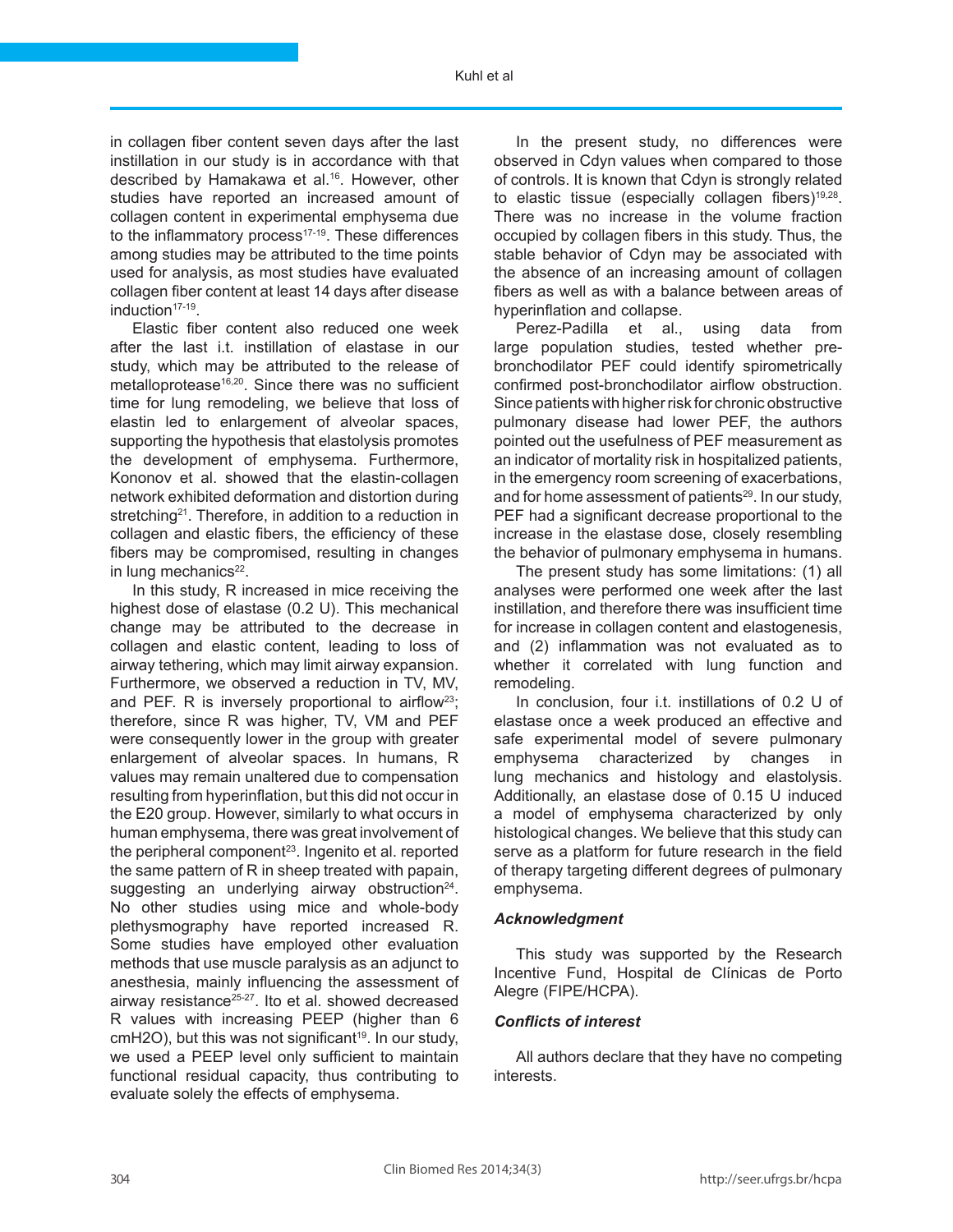## **References**

- 1. Sociedade Brasileira de Pneumologia 10. Antunes MA, Rocco PR. Elastasee Tisiologia. II Consenso Brasileiro sobre Doença Pulmonar Obstrutiva Crônica. J Bras Pneumol. 2004;30 Supl 5.
- 2. Vestbo J, Hurd SS, Agusti AG, Jones PW, Vogelmeier C, Anzueto A, et al. Global strategy for the diagnosis, management, and prevention of chronic obstructive pulmonary disease: GOLD executive summary. Am J Respir Crit Care Med. 2013;187:347-65.
- 3. Cetti EJ, Moore AJ, Geddes DM. Collateral ventilation. Thorax. 2006, 61:371-3.
- 4. WHO. Chronic obstructive pulmonary disease (COPD) (http://www.who.int/ mediacentre/factsheets/fs315/en/)
- 5. Herth FJ, Noppen M, Valipour A, Leroy S, Vergnon JM, Ficker JH, et al. Efficacy predictors of lung volume reduction with Zephyr valves in a European cohort. Eur Respir J. 2012;39:1334-42.
- 6. Oliveira HG, Oliveira SM, Macedo-Neto AV. [Bronchoscopic treatment of emphysema: an update]. Pulmao RJ. 2013;22:76-82.
- 7. Russell R, Anzueto A, Weisman I. Optimizing management of chronic obstructive pulmonary disease in the upcoming decade. Int J Chron Obstruct Pulmon Dis. 2011;6:47-61.
- 8. de Oliveira HG, Macedo-Neto AV, John AB, Jungblut S, Prolla JC, Menna-Barreto SS, et al. Transbronchoscopic pulmonary emphysema treatment: 1-month to 24-month endoscopic follow-up. Chest. 2006;130:190-9.
- 9. Ribeiro-Paes JT, Bilaqui A, Greco OT, Ruiz MA, Alves-de-Morais LBC, Faria CA, et al. [Cell therapy in pulmonary diseases: are there perspectives?]. Rev Bras Hematol Hemoter. 2009;31 Supl 1:140-8.
- induced pulmonary emphysema: insights from experimental models. An Acad Bras Cienc. 2011;83:1385-96.
- 11. Luthje L, Raupach T, Michels H, Unsold B, Hasenfuss G, Kogler H, et al. Exercise intolerance and systemic manifestations of pulmonary emphysema in a mouse model. Respir Res. 2009;10:7.
- 12. Dunnill MS. Evaluation of a Simple Method of Sampling the Lung for Quantitative Histological Analysis. Thorax. 1964;19:443-8.
- 13. Onclinx C, De Maertelaer V, Gustin P, Gevenois PA. Elastase-induced pulmonary emphysema in rats: comparison of computed density and microscopic morphometry. Radiology. 2006;241:763-70.
- 14. Cruz FF, Antunes MA, Abreu SC, Fujisaki LC, Silva JD, Xisto DG, et al. Protective effects of bone marrow mononuclear cell therapy on lung and heart in an elastase-induced emphysema model. Respir Physiol Neurobiol. 2012;182:26-36.
- 15. Campos AC, Borges-Branco A, Groth AK. [Wound healing]. ABCD Arq Bras Cir Dig. 2007;20:51-8.
- 16. Hamakawa H, Bartolak-Suki E, Parameswaran H, Majumdar A, Lutchen KR, Suki B. Structurefunction relations in an elastaseinduced mouse model of emphysema. Am J Respir Cell Mol Biol. 2011;45:517-24.
- 17. Anciães AM, Olivo CR, Prado CM, Kagohara KH, Pinto Tda S, Moriya HT, et al. Respiratory mechanics do not always mirror pulmonary histological changes in emphysema. Clinics (Sao Paulo). 2011;66:1797- 803.
- 18. Ingenito EP, Tsai L, Murthy S, Tyagi S, Mazan M, Hoffman A. Autologous lung-derived mesenchymal stem cell transplantation in experimental

emphysema. Cell Transplant. 2012;21:175-89.

- 19. Ito S, Ingenito EP, Brewer KK, Black LD, Parameswaran H, Lutchen KR, et al. Mechanics, nonlinearity, and failure strength of lung tissue in a mouse model of emphysema: possible role of collagen remodeling. J Appl Physiol (1985). 2005; 98:503-11.
- 20. Cardoso WV, Sekhon HS, Hyde DM, Thurlbeck WM. Collagen and elastin in human pulmonary emphysema. Am Rev Respir Dis. 1993;147:975-81.
- 21. Kononov S, Brewer K, Sakai H, Cavalcante FS, Sabayanagam CR, Ingenito EP, et al. Roles of mechanical forces and collagen failure in the development of elastaseinduced emphysema. Am J Respir Crit Care Med. 2001;164:1920-6.
- 22. Faffe DS, Zin WA. Lung parenchymal mechanics in health and disease. Physiol Rev. 2009;89:759-75.
- 23. Pereira CAC, Moreira MAF. Pletismografia - resistência das vias aéreas. J Pneumol. 2002;28 (Supl 3):S139-S50.
- 24. Ingenito EP, Reilly JJ, Mentzer SJ, Swanson SJ, Vin R, Keuhn H, et al. Bronchoscopic volume reduction: a safe and effective alternative to surgical therapy for emphysema. Am J Respir Crit Care Med. 2001;164:295-301.
- 25. Glaab T, Taube C, Braun A, Mitzner W. Invasive and noninvasive methods for studying pulmonary function in mice. Respir Res. 2007;8:63.
- 26. Macedo-Neto AV, Santos LV, Menezes SL, Paiva DS, Rocco PR, Zin WA. Respiratory mechanics after prosthetic reconstruction of the chest wall in normal rats. Chest. 1998;113:1667-72.
- 27. Vanoirbeek JA, Rinaldi M, De Vooght V, Haenen S, Bobic S, Gayan-Ramirez G, et al. Noninvasive and